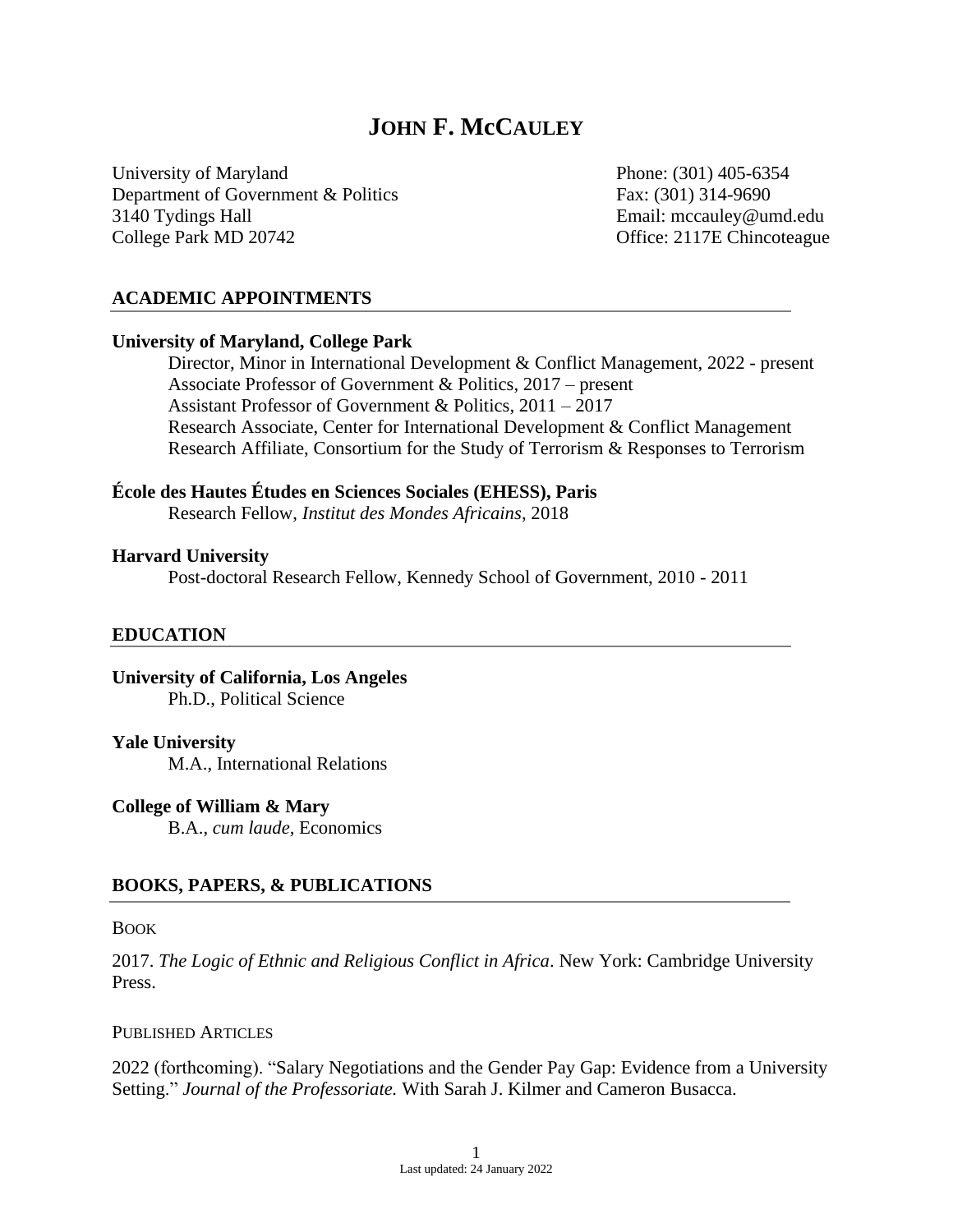2021. "FDI, Unmet Expectations, and the Prospects of Political Leaders: Evidence from Chinese Investment in Africa." *Journal of Politics.* DOI: 10.1086/717849. With Xiaonan Wang and Margaret M. Pearson.

2021. "Where Terror Lies: Misrepresentation of Extremist Attitudes and Terrorist Attacks in the Sahel." *Terrorism and Political Violence.* [https://doi.org/10.1080/09546553.2021.1987893.](https://doi.org/10.1080/09546553.2021.1987893) With Steven E. Finkel, Michael Neureiter, and Christopher Belasco.

2021. "Does Chinese FDI in Africa Inspire Support for a China Model of Development?" *World Development.* DOI: 10.1016/j.worlddev.2021.105738. With Margaret Pearson and Xiaonan Wang.

2021. "Clientelism and Community Support in Times of Crisis: Evidence Following Floods in Ghana." *Studies in Comparative International Development* 10.1007/s12116-021-09329-6.

2021. "Community Violence and Support for Violent Extremism: Evidence from the Sahel." *Political Psychology* 42, 1: 143-161. With Steven E. Finkel, Michael Neureiter, and Christopher Belasco.

2020. "The Grapevine Effect in Sensitive Data Collection: Examining Response Patterns in Support for Violent Extremism." *Political Science Research and Methods* doi:10.1017/psrm.2020.34. With Steven E. Finkel, Michael Neureiter, and Christopher Belasco.

2019. "The Political Sources of Religious Identification: A Study on the Burkina Faso-Côte d'Ivoire Border." *British Journal of Political Science* 49, 2: 421-441. With Daniel N. Posner.

2017. "Disaggregating Identities to Study Ethnic Conflict." *Ethnopolitics* 16, 1: 12-20.

2015. "African Borders as Sources of Natural Experiments: Promise and Pitfalls." *Political Science Research and Methods* 3, 2: 409-418. With Daniel N. Posner.

2014. "The Political Mobilization of Ethnicity and Religion in Africa." *American Political Science Review* 108, 4: 801-816.

2014. "Pentecostalism as an Informal Political Institution: Experimental Evidence from Ghana." *Politics & Religion* 7, 4: 761-787.

2014. "Measuring and Reducing Religious Bias in Post-Conflict Zones: Evidence from Côte d'Ivoire." *Political Psychology* 35, 2 (April): 267-289.

2013. "Economic Development Strategies and Conflict in Africa: The Cases of Côte d'Ivoire and Ghana." *Comparative Political Studies* 46, 2 (Feb): 182-211.

2013. "Africa's New Big Man Rule? Pentecostalism and Patronage in Ghana." *African Affairs*  112, 446 (Jan): 1-21.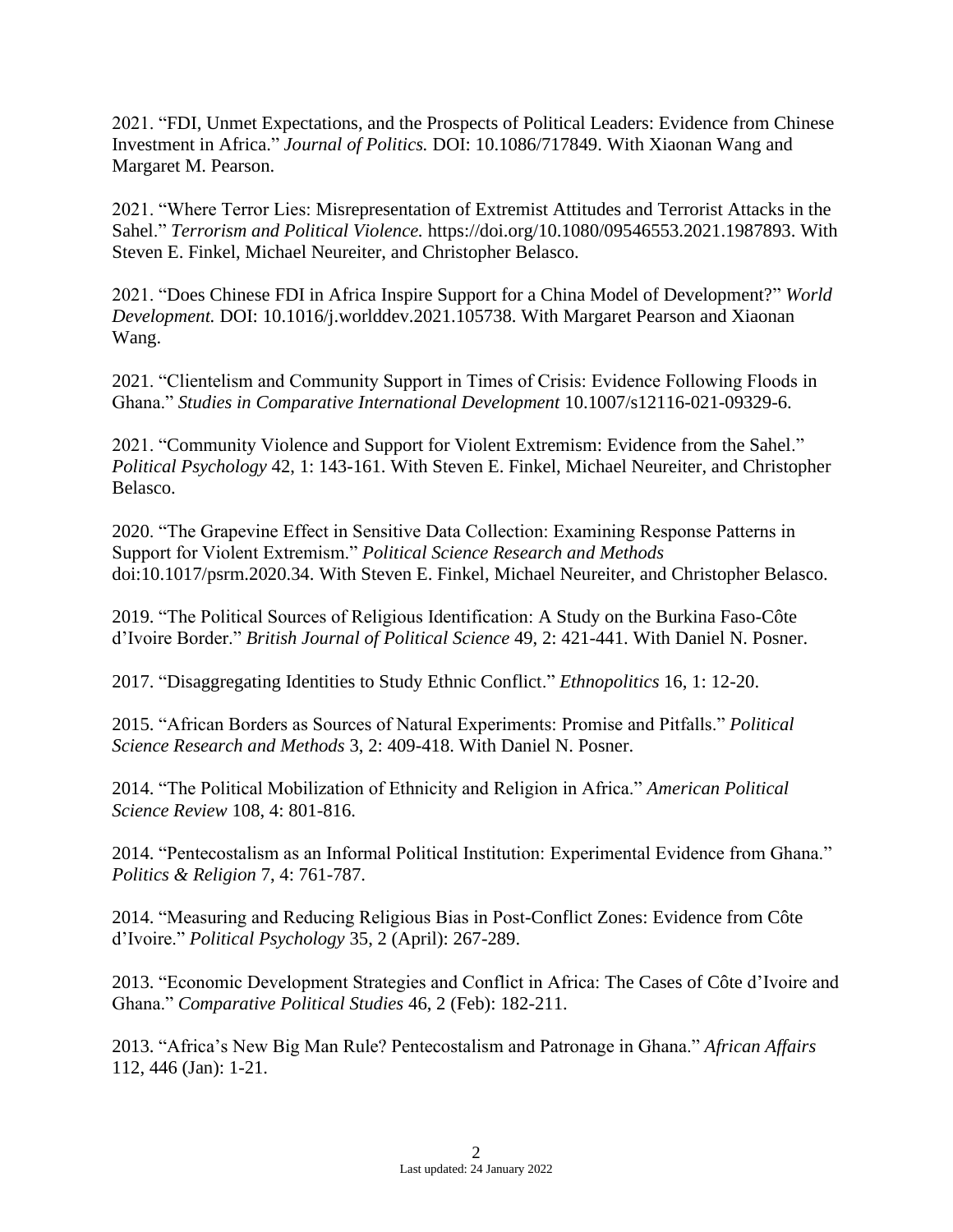2009. "Religious Faith and Democracy: Evidence from the Afrobarometer Surveys." Afrobarometer Working Paper No. 113. With E. Gyimah-Boadi.

CHAPTERS IN EDITED VOLUMES

2020. "The Intoxication of Fieldwork: Obtaining Authorizations in Burkina Faso." In Peter Krause and Ora Szekely, eds. *Stories from the Field: A Guide to Navigating Fieldwork in Political Science.* Columbia University Press.

2019. "Identity, Internal State Conflict, and Religion." In *Oxford Encyclopedia of Politics and Religion.* Oxford University Press. doi:10.1093/acrefore/9780190228637.013.843.

2019. "The Politics of Pentecostalism in Africa." In *Oxford Research Encyclopedia of Politics*. Oxford University Press. doi: http://dx.doi.org/10.1093/acrefore/9780190228637.013.1379.

2017. "Disaggregating Identities to Study Ethnic Conflict." In Erika Forsberg, J.K. Birnir, and Christian Davenport, eds., *Ethnic Politics and Conflict/Violence*. New York: Routledge. Ch. 3.

2015. "Pentecostals and Politics: Redefining Big Man Rule in Africa." In Martin Lindhardt, ed., *Pentecostalism in Africa: Presence and Impact of Pneumatic Christianity in Postcolonial Societies*. Leiden, Netherlands: Brill Publishers. Ch 13: 322-344.

2013. "Economic Development and Conflict Outcomes: Fifty Years of Evidence from West Africa." In William Ascher and Natalia Mirovitskaya, eds., *Economic Development Strategies and Inter-Group Violence*. New York: Palgrave MacMillan. Ch. 6: 141-166.

### **REVIEWS**

2019. *Religion, Violence, and Local Power-Sharing in Nigeria* by Laura Thaut Vinson. Cambridge: Cambridge University Press, 2017. Pp. 360. The Journal of Modern African Studies, 57(2), 347-348.

### WORKS IN PROGRESS

Book Manuscript: *The Consequences of Terrorism in Africa.* Publication Anticipated in 2023.

"The Democratic Costs of Terrorism in Africa" (with T. Billing). Under Review.

"Ethnic Diversity, Income Inequality, and Foreign Aid Provisions" (with Jae Hyeok Shin). In Development.

"The Influence of Chinese and American FDI in Africa" (with M. Pearson and X. Wang). In Development.

"How Terrorist Attacks Affect the Religiosity of Survivors: Evidence from Africa" (with T. Billing). In Development.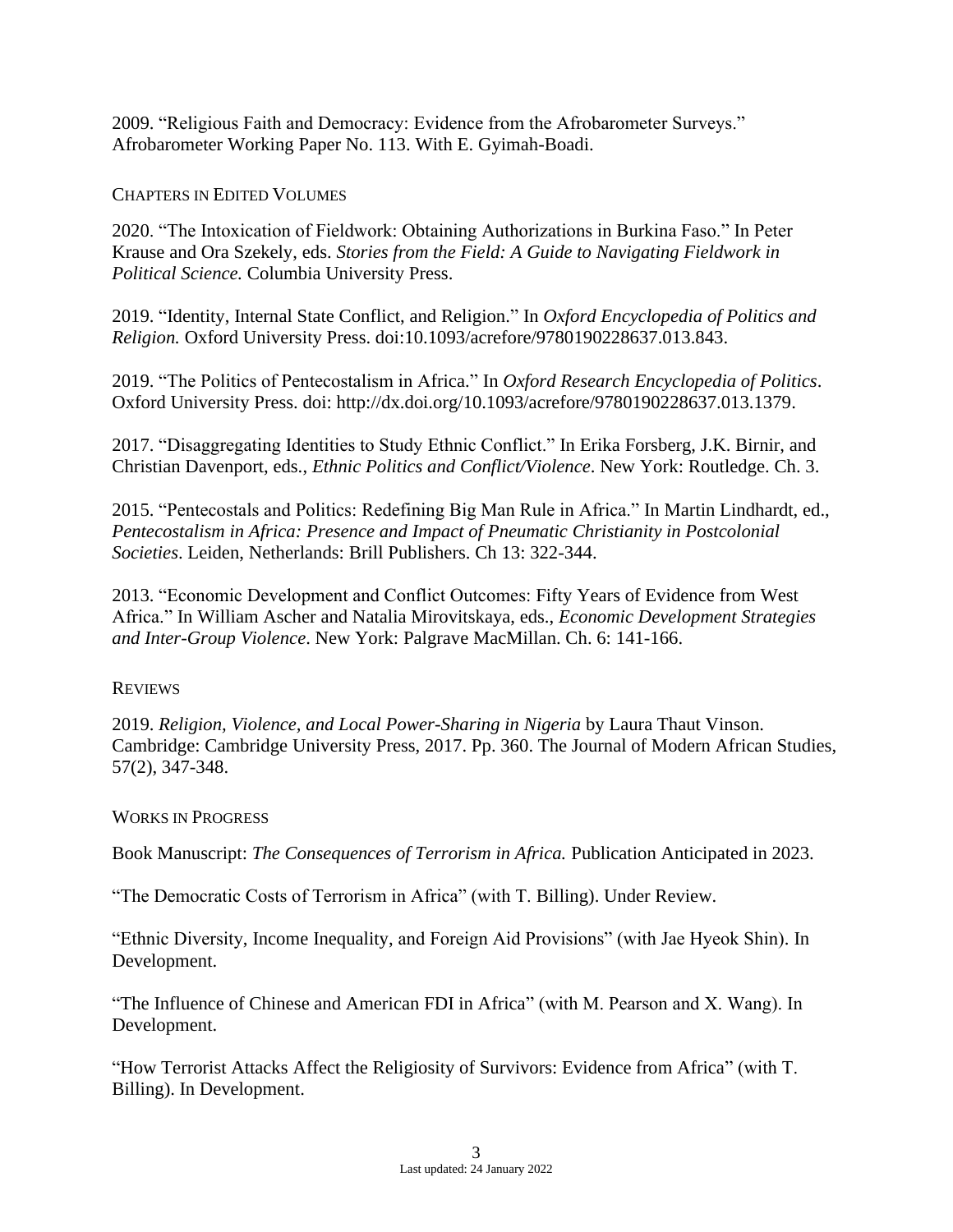# **FELLOWSHIPS, GRANTS, & AWARDS**

US Department of State INL Research Grant (PI), \$1,100,000, 2021-2023 Provost's Innovation in Teaching Award, 2020 US Department of State INL Research Grant (PI), \$986,000, 2018-2020 Global Religion Research Initiative Book Leave Fellowship, University of Notre Dame, 2018 Research and Scholarship Award (RASA), University of Maryland, 2018 Dean's Research Initiative Level 1 Seed Grant, University of Maryland, 2014 Excellence in Teaching Award, UMD College of Behavioral and Social Sciences, 2013 Research and Scholarship Award (RASA), University of Maryland, 2013 Templeton Foundation *Pentecostal & Charismatic Research Initiative* grant, 2010-2012 National Science Foundation Doctoral Dissertation Improvement Grant, 2009 The Lynde and Harry Bradley Foundation Research Fellowship, 2007-2008, 2009-2010 Distinguished Teaching Award & Fellowship, UCLA, 2009

# **RESEARCH**

### RESEARCH INTERESTS

Ethnic and religious politics; conflict; political economy of development; terrorism; sub-Saharan Africa; informal institutions; experiments in social science; borders and cultural boundaries

RELATED PROFESSIONAL EXPERIENCE

*Non-Resident Scholar,* Middle East Institute (2020 – present) *Senior Evaluation Specialist,* USAID Sahel Resilience Learning Initiative (2014-2019) *Senior Field Specialist*, USAID Peace through Development II initiative (2013-2017) *Expert Witness*, Burkina Faso, Ghana, Somalia; U.S. Immigration Court (2011, 2016, 2018) *Election Observer*, Ghana Presidential Election (2008) *Visiting Researcher*, Ghana Center for Democratic Development, Accra, Ghana (2008-2009)

FIELDWORK: Benin, Burkina Faso, Cambodia, Chad, Côte d'Ivoire, DR Congo, Ethiopia, Ghana, Madagascar, Niger, Nigeria

# **TEACHING**

### **COURSES**

Field Methods in Political Science: Experiments, Surveys, and Analysis (GVPT 884, grad) Analysis of African Politics (GVPT 888, grad) Seminar in Comparative Politics (GVPT 780, grad) African Politics (GVPT 484, undergrad) Honors Seminar in African Politics (GVPT 484H, undergrad) Politics of the Developing World (GVPT 282, undergrad) I-Series: Religions, Beliefs, and World Affairs (GVPT 289L, undergrad)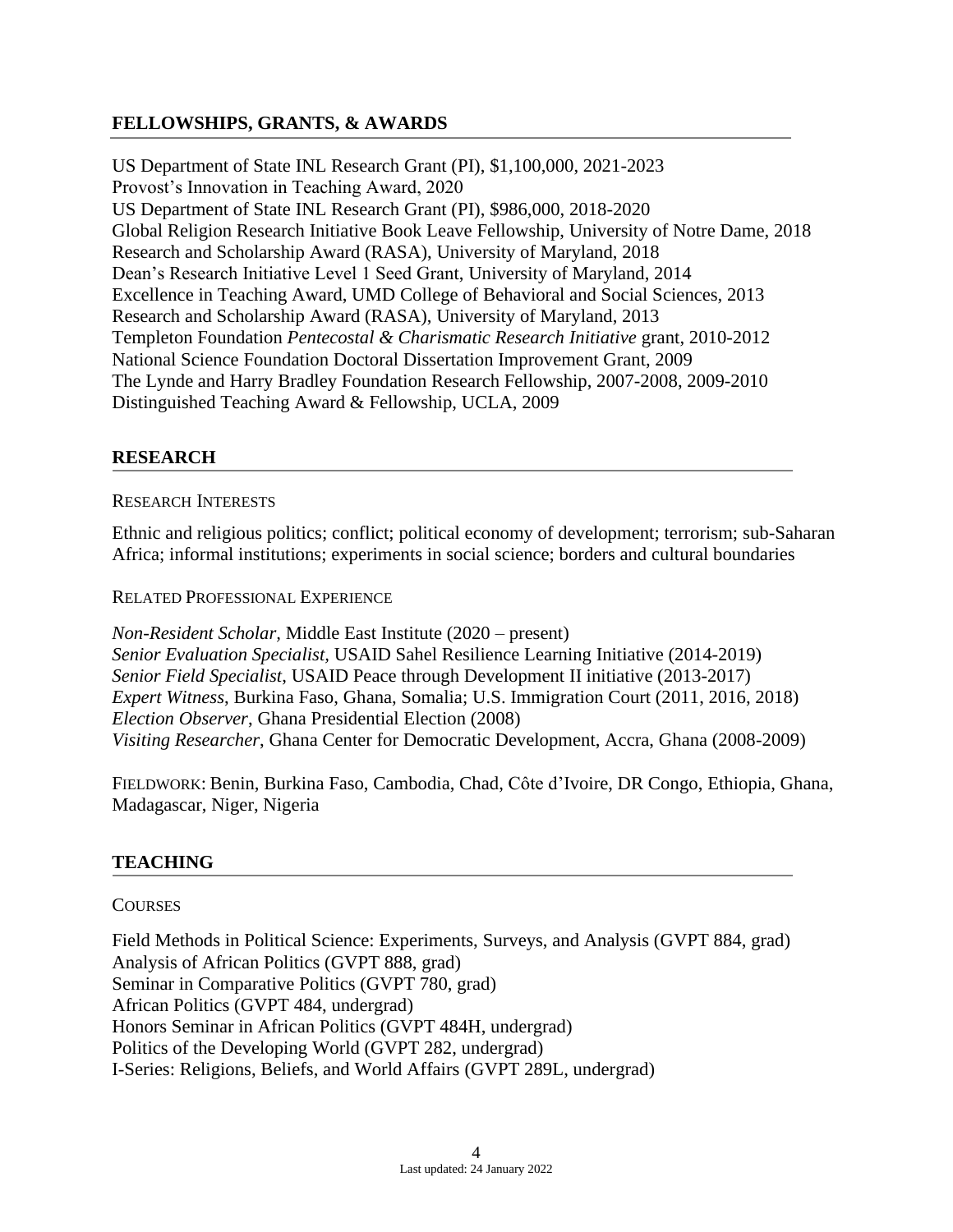# **PROFESSIONAL TALKS & INVITED PAPER PRESENTATIONS**

"Terrorist Attacks and the Religiosity of Survivors." APSA, 2021. "Terrorism and Democratic Preferences in Africa." APSA, 2020. "The State of Terrorism in the Sahel." International Republican Institute, 2019. "The Grapevine Effect in Sensitive Data Collection." APSA, 2018. "Social Desirability Bias and Violent Extremism in the Sahel." American University, 2017. "Why Are Africa's Conflicts Sometimes Ethnic and Sometimes Religious?" JHU SAIS, 2017. "Disaggregating Identities to Study Ethnic Conflict." Roundtable, ISA, 2017. "Ethnicity and Religion as Sources of Division in Côte d'Ivoire." U. of Alabama, 2017. "Ethnic and Religious Violence in Africa." U. of Florida, 2016. "Contextual Factors and Support for Violent Extremism in the Sahel." APSA, 2016. "The Political Divisiveness of Ethnicity and Religion in Africa." UC-Berkeley, 2016. "The Politics of Changing Identities: Evidence from Burkina and Côte d'Ivoire." ASA 2015. "Political Conflict and the Salience of Religion in Côte d'Ivoire." UMD, 2015. "The Political Sources of Identity Salience: a Border Study." APSA, 2014. "Pentecostalism as an Informal Political Institution: Experiments from Ghana." MPSA, 2014. "Pentecostal Big Man Rule." ASA, 2013. "The Political Mobilization of Religion and Ethnicity." ISA, 2013. "Pentecostals, Patronage, and Informal Politics in Africa." U. of Jos, Nigeria, 2012. "Land and Religious Conflict: Evidence from Africa and the Middle East." MPSA, 2012. "Religious Violence along Civilizational Faultlines." Kennedy School, Harvard, 2011. "Côte d'Ivoire's Violence, Ghana's Peace." University of Ghana, 2011. "Distinguishing Religious and Ethnic Conflict in Côte d'Ivoire." Harvard University, 2011. "Religious Tension in Post-Conflict Zones: Experimental Evidence." APSA, 2010. "Religious and Ethnic Politics in Côte d'Ivoire." U.S. Department of State, 2010. "Political Preferences of 'Extremist' Group Members in Africa." MPSA, 2010. "Strategies to Reduce Inter-Religious Bias in Côte d'Ivoire." SSSR, 2009. "The Political Implications of Religion in Africa: a Field Experiment." APSA, 2009. "What's Unique about Religious Identity in Ghanaian Politics?" CDD-Ghana, 2009. "Social Insurance during Crises: Evidence from Ghana." APSA, 2008. "Clientelism in Times of Crisis: When Big Men Aren't Big Enough." MPSA, 2008. "African Borders as Sources of Natural Experiments." WGAPE, 2007. "When Does Religion Become Politically Salient in Africa?" MPSA, 2007. "Political Unrest and the Salience of Religion: Evidence from Côte d'Ivoire." MPSA, 2006. "The Political Determinants of Self-Identity in Africa." African Studies Association, 2005. "Culture and Corruption: Obstacles to Development in sub-Saharan Africa?" Yale CPW, 2004. "U.S. Foreign Policy and the Threat of Terrorism." State Capital, Hartford, CT, 2004.

# **PROFESSIONAL AFFILIATIONS**

American Political Science Association Midwest Political Science Association International Studies Association African Studies Association Working Group on African Political Economy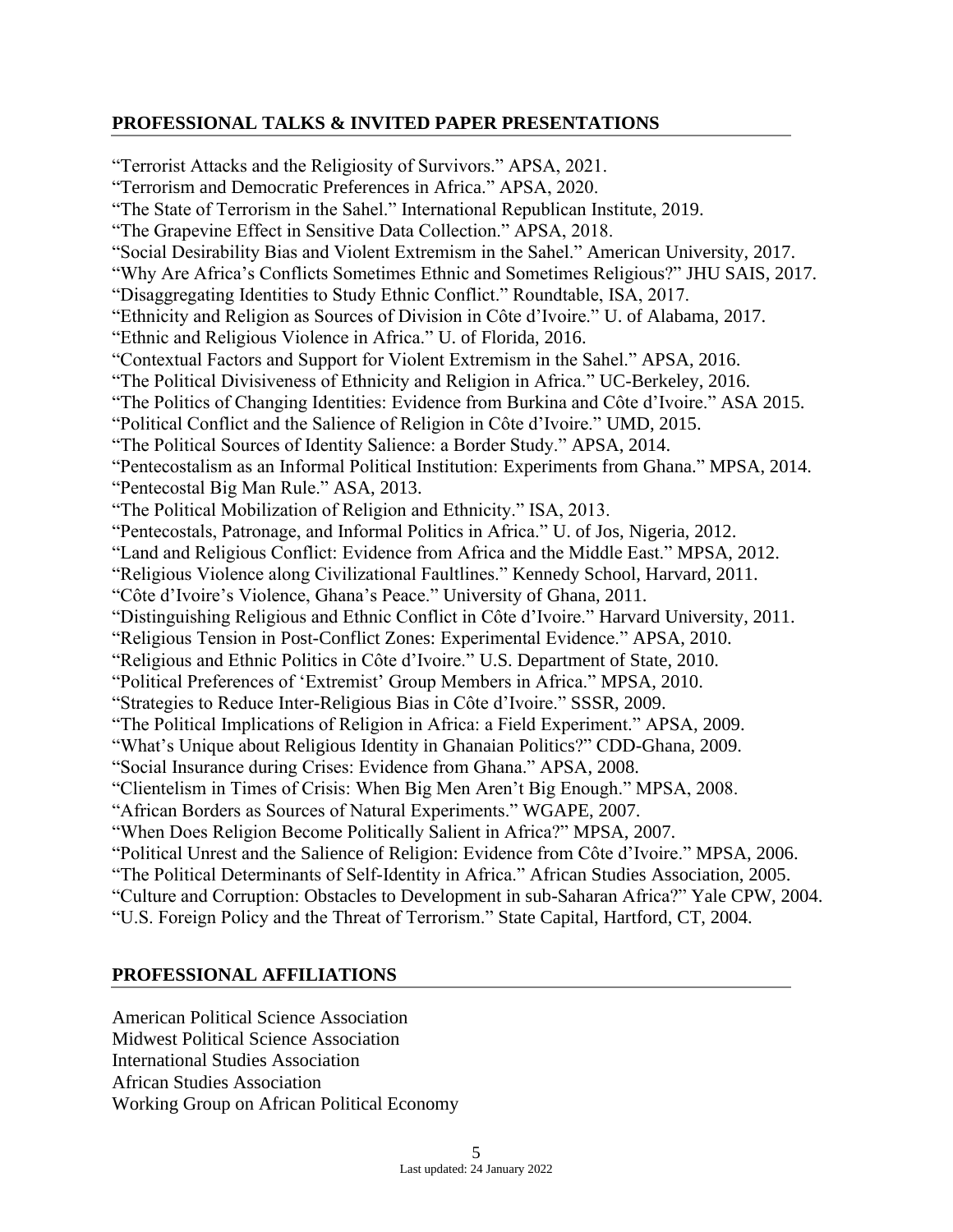# **UNIVERSITY & PROFESSIONAL SERVICE**

### EDITORIAL BOARD: *Political Behavior*

REVIEWER: *American Political Science Review, American Journal of Political Science, International Security, Journal of Conflict Resolution, Journal of Peace Research, Journal of Politics, World Politics, Comparative Politics, Comparative Political Studies, British Journal of Political Science, Political Science Research and Methods, Political Studies, Political Psychology, Political Research Quarterly, Political Behavior, Social Science Research, Democratization, African Affairs, Journal of Modern African Studies, Social Science and Humanities Research Council of Canada, African Journal of Political Science and International Relations.*

Chair and Discussant, American Political Science Association Annual Meeting, 2013-2021. Discussant, Midwest Political Science Association Annual Meeting, 2010, 2012, 2014 Discussant, African Studies Association Annual Meeting, 2010, 2019

### UNIVERSITY SERVICE

College Programs, Curricula, and Courses (PCC) Committee, 2019-present I-Series Faculty Board Committee, 2017-present Banneker/Key Scholarship Selection Committee, 2018 Dean's Committee, Excellence in Teaching, 2014

### DEPARTMENTAL SERVICE

Director of GVPT Honors Program, 2018-present Director of GVPT Undergraduate TA Program, 2020-present Comparative Politics Field Chair, 2016-2019 Department Executive Committee, 2014-2015, 2016-2018 Graduate Studies Committee, 2012-2013, 2016-2017, 2019-2020 Undergraduate Studies Committee, 2010-2011, 2011-2012

### GRADUATE ADVISING

Chair – Trey Billing, GVPT, 2020 (Ohio State University, Post-doc) Chair – Jacob Lewis, GVPT, 2019 (Washington State University, TT)

Member – Allison Patch, GVPT, 2019 (University of Maryland Global Campus)

- Member Stephen Arves, GVPT, 2018
- Member James Gachau, Public Policy, 2018
- Member Chris Meserole, GVPT, 2017 (Brookings Institution)
- Member Borjan Zic, GVPT, 2017
- Member Anne Frugé, GVPT, 2017
- Member Juan Pablo Gusman Martinez, Public Policy, 2017 (UMD, College Park)
- Member Daniel Owens, GVPT, 2017
- Member Brandon Behlendorf, START/Criminology, 2016 (SUNY-Albany, TT)